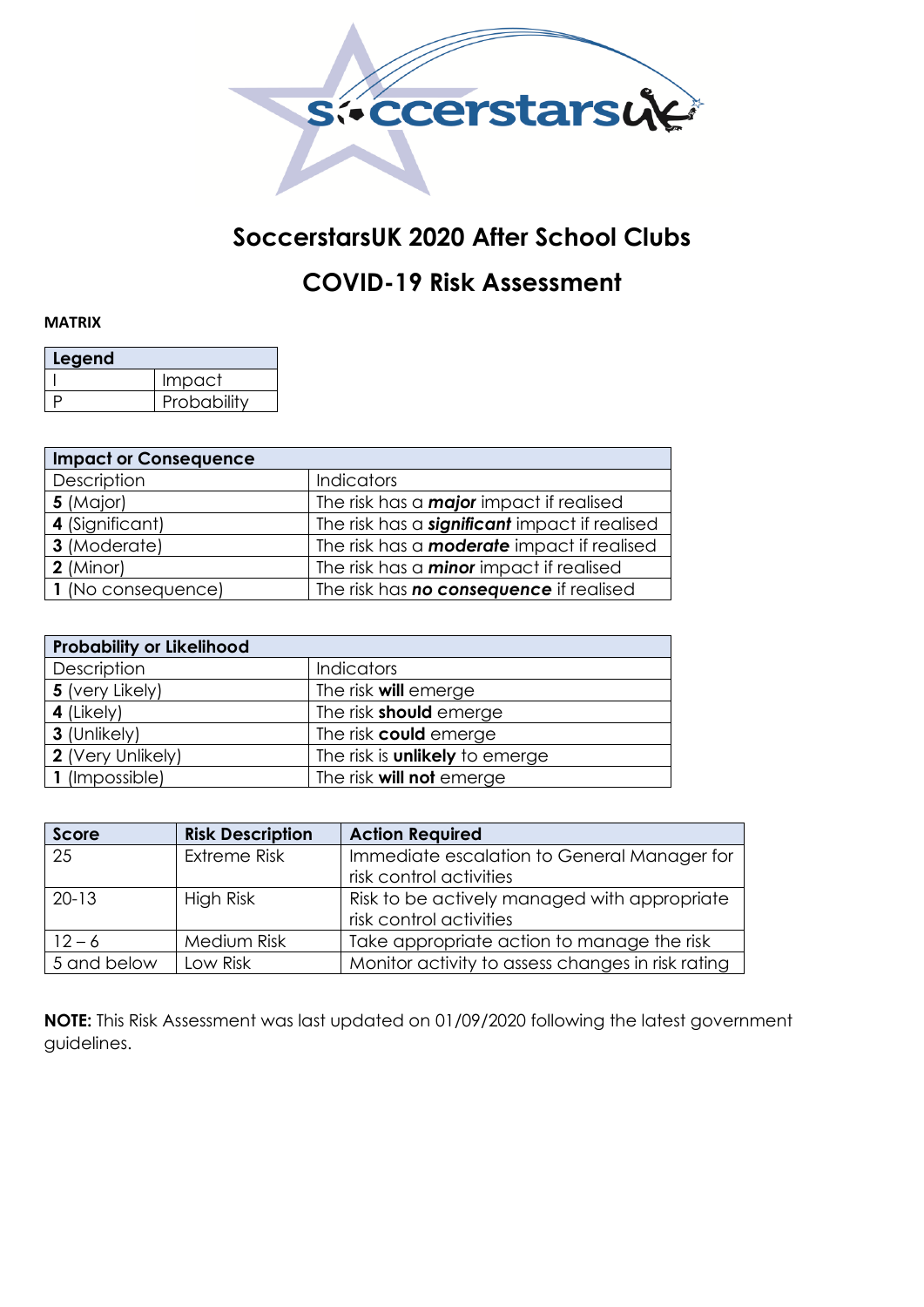## **POTENTIAL CONSIDERATIONS FOR RISK ASSESSMENT**

|                | <b>Risk Description</b>                                                           |   | P              | <b>Risk</b>   | <b>Risk Control(s)</b>                                                                                                                                                                                                                                                                                                                                                                                                                                                                                                                                                                                                                                                                                                                                                                                                                                                                                                                                                                                                                                                                                                                                                        | <b>Additional Controls Required</b>                                                                                                                                                                                                                                                                                                                                                                                                                                                                                                                                                                         |
|----------------|-----------------------------------------------------------------------------------|---|----------------|---------------|-------------------------------------------------------------------------------------------------------------------------------------------------------------------------------------------------------------------------------------------------------------------------------------------------------------------------------------------------------------------------------------------------------------------------------------------------------------------------------------------------------------------------------------------------------------------------------------------------------------------------------------------------------------------------------------------------------------------------------------------------------------------------------------------------------------------------------------------------------------------------------------------------------------------------------------------------------------------------------------------------------------------------------------------------------------------------------------------------------------------------------------------------------------------------------|-------------------------------------------------------------------------------------------------------------------------------------------------------------------------------------------------------------------------------------------------------------------------------------------------------------------------------------------------------------------------------------------------------------------------------------------------------------------------------------------------------------------------------------------------------------------------------------------------------------|
|                |                                                                                   |   |                | <b>Rating</b> |                                                                                                                                                                                                                                                                                                                                                                                                                                                                                                                                                                                                                                                                                                                                                                                                                                                                                                                                                                                                                                                                                                                                                                               | (if any)                                                                                                                                                                                                                                                                                                                                                                                                                                                                                                                                                                                                    |
| $\overline{1}$ | Contaminants being<br>brought into the<br>venue                                   | 5 | $\mathfrak{Z}$ | 15            | Clear communications with parents prior<br>$\bullet$<br>to session starting about expectations<br>Parents should follow Return to Play<br>$\bullet$<br>Guidelines and if their child has a<br>temperature of 37.8 degrees and above,<br>a new persistent cough and/or a lack of<br>taste or smell within the last 14 days then<br>they should not attend the session or<br>School<br>Registration will be carried out in a<br>$\bullet$<br>separate zone and children will be<br>placed straight into groups (bubbles)<br>Registration and dismissal will be<br>$\bullet$<br>contactless. The Head Coach will sign all<br>children in & out electronically<br>All Staff and children to wash hands on<br>arrival; after sneezing; after each activity;<br>and at the end of the session. Staff and<br>children will either use hand washing<br>facilities or hand sanitiser provided by<br>SoccerstarsUK<br>Children to keep their belongings with<br>them throughout the session and to be<br>kept apart<br>No phone, tablets or electronic devices<br>$\bullet$<br>allowed at the session<br>Children to bring to each session their<br>$\bullet$<br>own large water bottle | Children to wear clean clothes to<br>the session or follow Schools<br>individual requirements (for<br>example, children to attend<br>session in PE kit worn throughout<br>the School day)<br>Children to be dismissed straight<br>from their bubbles at the end of<br>the session<br>Staff will wear clean clothes every<br>day<br>Staff restricted to a number of<br>Schools they can visit and<br>information of this will be made<br>available if needed to School Staff<br>Staff will use available PPE when<br>necessary<br>All equipment to be wiped down<br>before use<br>Water fountains not in use |
| $\overline{2}$ | Infection may spread<br>through resources<br>and equipment used<br>at the session | 5 | 3              | 15            | Hand sanitiser available<br>$\bullet$<br>No equipment that is deemed difficult to<br>$\bullet$<br>clean to be used<br>Used tissues to be placed immediately in<br>$\bullet$<br>bins which will be double bagged and<br>emptied regularly throughout the session<br>Contact points, such as door handles, will<br>$\bullet$<br>be cleaned throughout the session<br>Coaches to encourage all children to use<br>$\bullet$<br>hand sanitiser after each activity<br>Parents advised to provide their child with<br>$\bullet$<br>their own hand sanitiser<br>Coaches to clean all equipment used at<br>$\bullet$<br>the end of an activity<br>Children encouraged to use their feet to<br>$\bullet$<br>collect & move balls when out of the<br>coaching area/off the pitch throughout<br>the session<br>No bibs are to be worn during the first<br>$\bullet$<br>part of sessions. Bibs allowed during<br>tournaments later on, to distinguish<br>between teams, however no bibs can be<br>shared or swapped between children<br>and all bibs must be washed before the<br>next use                                                                                               | Staff to reinforce the "catch it, bin<br>it, kill it" message<br>Coaches to carry a rucksack at all<br>times which will contain all<br>necessary cleaning equipment,<br>antibacterial spray and clothes,<br>antibacterial wipes, black bin<br>bags as a temporary group<br>rubbish bag if the group are not<br>near a bin, hand sanitiser for the<br>group, disposable gloves and<br>mask in case they need to come<br>into close contact with a child                                                                                                                                                      |
| $\mathfrak{Z}$ | Infection may spread<br>due to the numbers<br>at the session                      | 5 | 3              | 15            | Clear communications with parents and<br>$\bullet$<br>School prior to the session about<br>expectations<br>Staff to wear face masks when inside<br>$\bullet$<br>School building and walking through<br>communal areas<br>Staff should arrive at the School no longer<br>$\bullet$<br>than 15 minutes before session is due to<br>start should remain in outside areas where<br>possible                                                                                                                                                                                                                                                                                                                                                                                                                                                                                                                                                                                                                                                                                                                                                                                       | Indoor areas to be kept well-<br>ventilated, windows and doors<br>(not fire doors) will be kept open<br>where possible<br>Children will only be allowed to go<br>to the toilet one at a time<br>Additional cleaning regime to be<br>carried out by coaching staff                                                                                                                                                                                                                                                                                                                                           |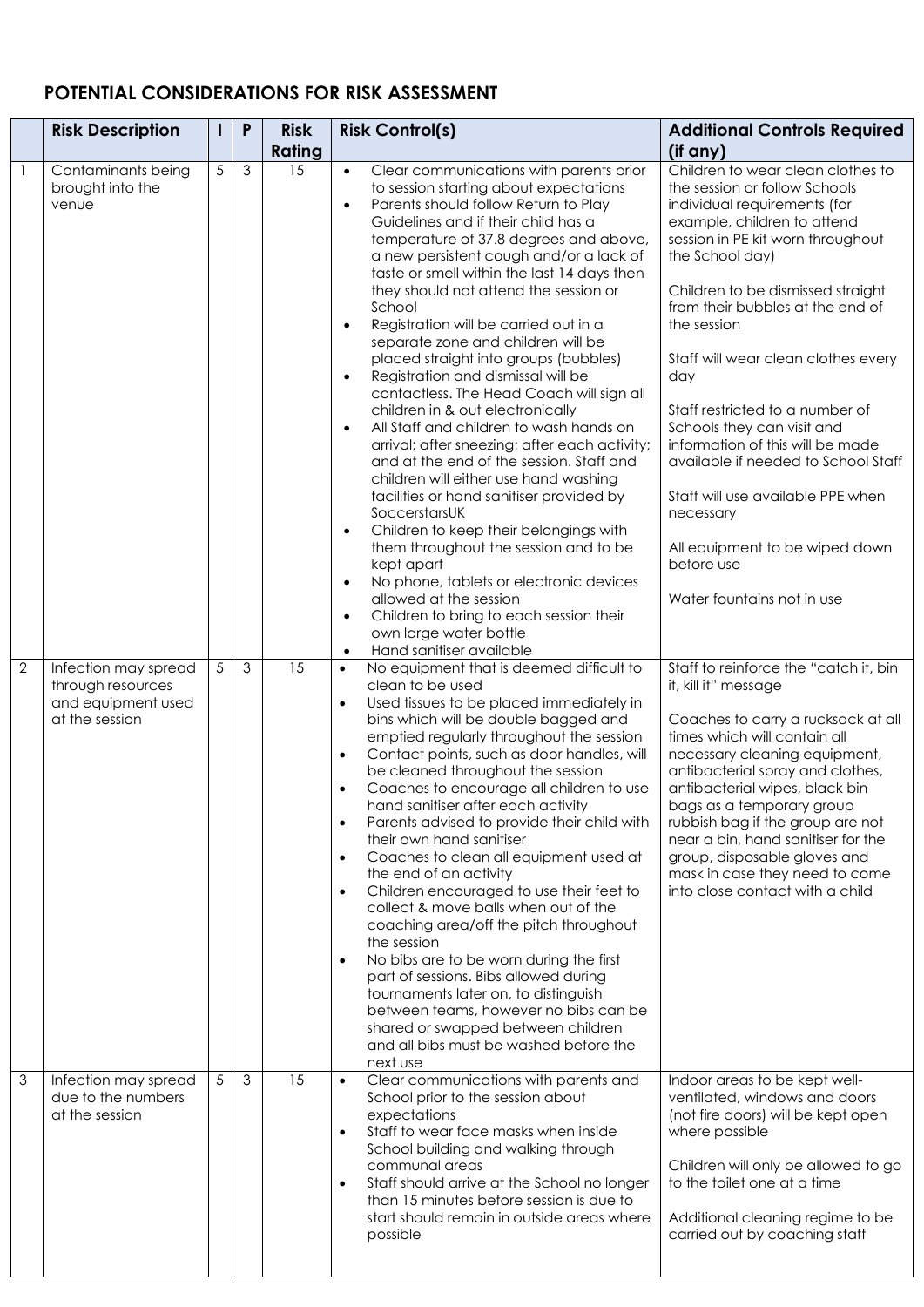|   |                                                                  |                |   |    | Only one parent to bring child to collect<br>$\bullet$<br>at the end of the session or to follow<br>School collection procedures<br>Staff to encourage social distance in<br>$\bullet$<br>queue for registration/dismissal<br>Designated bases for bubbles (groups) to<br>$\bullet$<br>be set and children to go straight to their<br>group on arrival<br>Children to be split into groups of 15<br>$\bullet$<br>maximum. Groups are predetermined<br>before the start of the session so that<br>Head Coaches have group listings for<br>registration and children can go straight<br>to their group<br>Groups will not mix<br>$\bullet$<br>Groups will return to their base at the end<br>$\bullet$<br>of the session in readiness for dismissal<br>and one coach from each group will<br>support Head Coach with dismissal from<br>group<br>Staff to regularly remind children of the<br>$\bullet$<br>need for social distancing and what it<br>means for them (this will form part of the<br>pre-session meeting) |
|---|------------------------------------------------------------------|----------------|---|----|----------------------------------------------------------------------------------------------------------------------------------------------------------------------------------------------------------------------------------------------------------------------------------------------------------------------------------------------------------------------------------------------------------------------------------------------------------------------------------------------------------------------------------------------------------------------------------------------------------------------------------------------------------------------------------------------------------------------------------------------------------------------------------------------------------------------------------------------------------------------------------------------------------------------------------------------------------------------------------------------------------------------|
|   |                                                                  |                |   |    | Children to take home their own rubbish<br>$\bullet$<br>in their own bags<br>Staff will go home no longer than 15<br>$\bullet$<br>minutes after all the children have left                                                                                                                                                                                                                                                                                                                                                                                                                                                                                                                                                                                                                                                                                                                                                                                                                                           |
| 4 | Dismissal                                                        |                |   |    | Staff and parents to follow School<br>$\bullet$<br>procedures for dismissal<br>Staff will dismiss children from an<br>$\bullet$<br>arranged dismissal point, that is<br>confirmed with the School (example,<br>children to be collected from School<br>gates)<br>Parents encouraged to social distance in<br>$\bullet$<br>a que to collect children<br>Only one parent to collect children or to<br>$\bullet$<br>follow Schools collection policy<br>Parents to respect other adults and<br>$\bullet$<br>children's personal space                                                                                                                                                                                                                                                                                                                                                                                                                                                                                   |
| 5 | Maintaining social<br>distancing at breaks                       | 5              | 3 | 15 | Staff to bring their own drinks<br>Each group will break separately at<br>$\bullet$<br>separate times<br>Separate areas to be identified for each<br>$\bullet$<br>group to have a break<br>Groups to be supervised during all break<br>$\bullet$<br>times by their bubble (group) leader                                                                                                                                                                                                                                                                                                                                                                                                                                                                                                                                                                                                                                                                                                                             |
| 6 | Too many staff at the<br>session                                 | 4              | 3 | 12 | Only minimum number of staff needed at<br>$\bullet$<br>the session to maintain safe ratios<br>Only additional staff to attend will be<br>$\bullet$<br>from Safeguard Lead & Executive<br>Management Team                                                                                                                                                                                                                                                                                                                                                                                                                                                                                                                                                                                                                                                                                                                                                                                                             |
| 7 | Fire Alarm                                                       | $\overline{4}$ | 3 | 12 | Normal registration procedures to be<br>$\bullet$<br>followed<br>Designated areas to be used for fire<br>$\bullet$<br>evacuation<br>To maintain social distance at designated<br>$\bullet$<br>meeting point                                                                                                                                                                                                                                                                                                                                                                                                                                                                                                                                                                                                                                                                                                                                                                                                          |
| 8 | Dealing with First Aid                                           | $\overline{4}$ | 3 | 12 | PPE to be available for First Aiders<br>Children who are not well with any<br>$\bullet$<br>Designated first aid areas<br>form of illness should be attending<br>$\bullet$<br>Staff to notify Safeguard Lead, School &<br>the session<br>$\bullet$<br>Executive Management Team if a child<br>feels unwell<br>School to be informed and<br>First Aiders will take any medication to the<br>advised accordingly<br>$\bullet$<br>child in their group<br>Adults who are unwell in any way<br>should not be included in the work<br>rotas                                                                                                                                                                                                                                                                                                                                                                                                                                                                                |
| 9 | Staff or children<br>display COVID<br>Symptoms at the<br>Session | 5              | 4 | 20 | Parents of children at the course<br>Child to be taken to a specified separate<br>$\bullet$<br>to be advised of a possible case<br>area<br>Parent to be called to collect from session<br>$\bullet$<br>and self-isolation guidelines explained<br>School to be informed and<br>Unwell staff member to go home<br>advised accordingly<br>$\bullet$                                                                                                                                                                                                                                                                                                                                                                                                                                                                                                                                                                                                                                                                    |